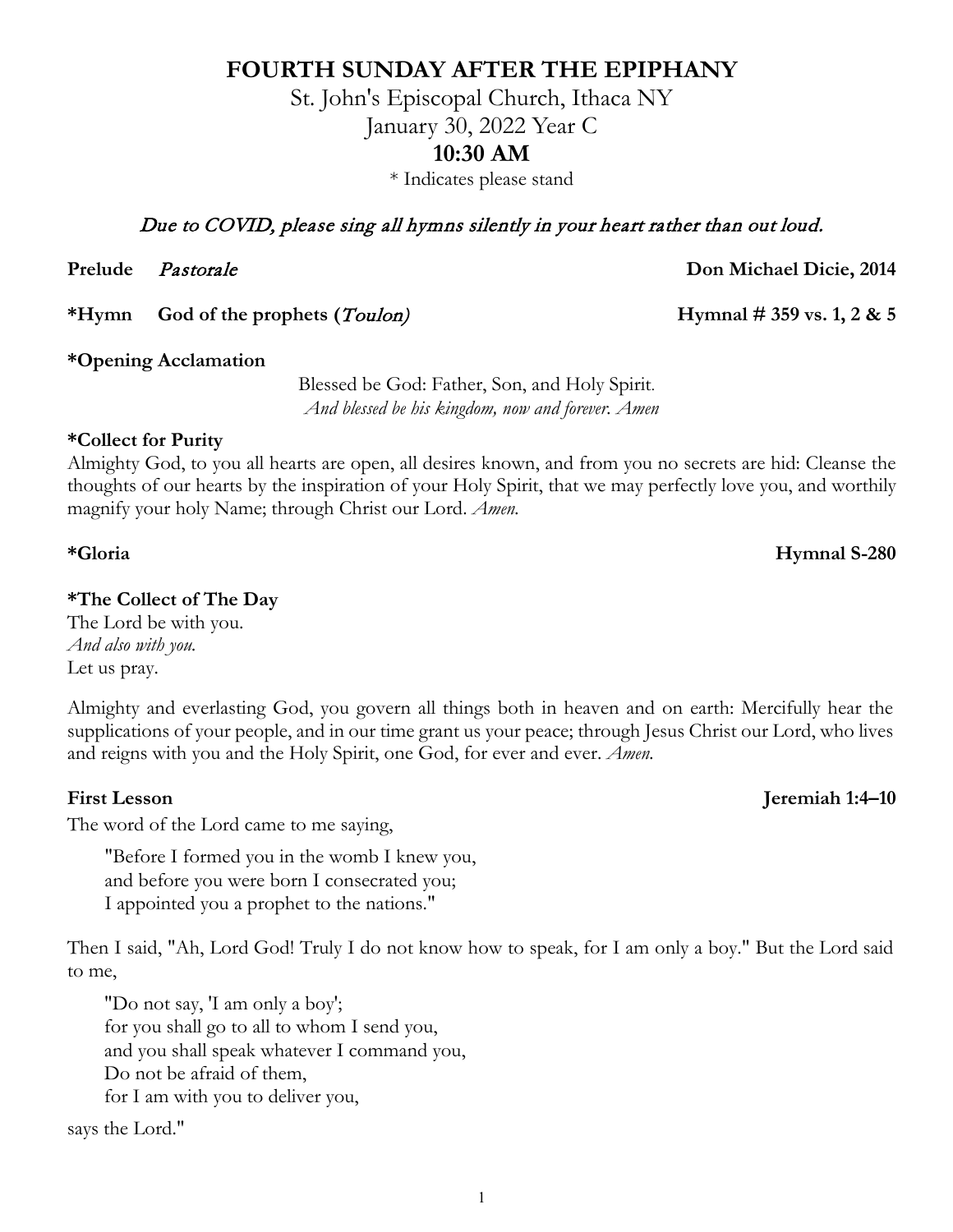Then the Lord put out his hand and touched my mouth; and the Lord said to me,

"Now I have put my words in your mouth. See, today I appoint you over nations and over kingdoms, to pluck up and to pull down, to destroy and to overthrow, to build and to plant."

## The Word of the Lord. Thanks be to God.

#### Psalm 71:1–6 In te, Domine, speravi

1 In you, O Lord, have I taken refuge; \* let me never be ashamed.

2 In your righteousness, deliver me and set me free; \* incline your ear to me and save me.

- 3 Be my strong rock, a castle to keep me safe; \* you are my crag and my stronghold.
- 4 Deliver me, my God, from the hand of the wicked, \* from the clutches of the evildoer and the oppressor.
- 5 For you are my hope, O Lord God, \* my confidence since I was young.
- 6 I have been sustained by you ever since I was born; from my mother's womb you have been my strength; \* my praise shall be always of you.

If I speak in the tongues of mortals and of angels, but do not have love, I am a noisy gong or a clanging cymbal. And if I have prophetic powers, and understand all mysteries and all knowledge, and if I have all faith, so as to remove mountains, but do not have love, I am nothing. If I give away all my possessions, and if I hand over my body so that I may boast, but do not have love, I gain nothing.

Love is patient; love is kind; love is not envious or boastful or arrogant or rude. It does not insist on its own way; it is not irritable or resentful; it does not rejoice in wrongdoing, but rejoices in the truth. It bears all things, believes all things, hopes all things, endures all things. Love never ends. But as for prophecies, they will come to an end; as for tongues, they will cease; as for knowledge, it will come to an end. For we know only in part, and we prophesy only in part; but when the complete comes, the partial will come to an end. When I was a child, I spoke like a child, I thought like a child, I reasoned like a child; when I became an adult, I put an end to childish ways. For now we see in a mirror, dimly, but then we will see face to face. Now I know only in part; then I will know fully, even as I have been fully known. And now faith, hope, and love abide, these three; and the greatest of these is love.

> The Word of the Lord. Thanks be to God.

**\*The Gospel Reading Luke 4:21–30**

The Holy Gospel of our Lord Jesus Christ according to Luke. Glory to you, Lord Christ.

#### **The Epistle Reading 1 Corinthians 13:1–13**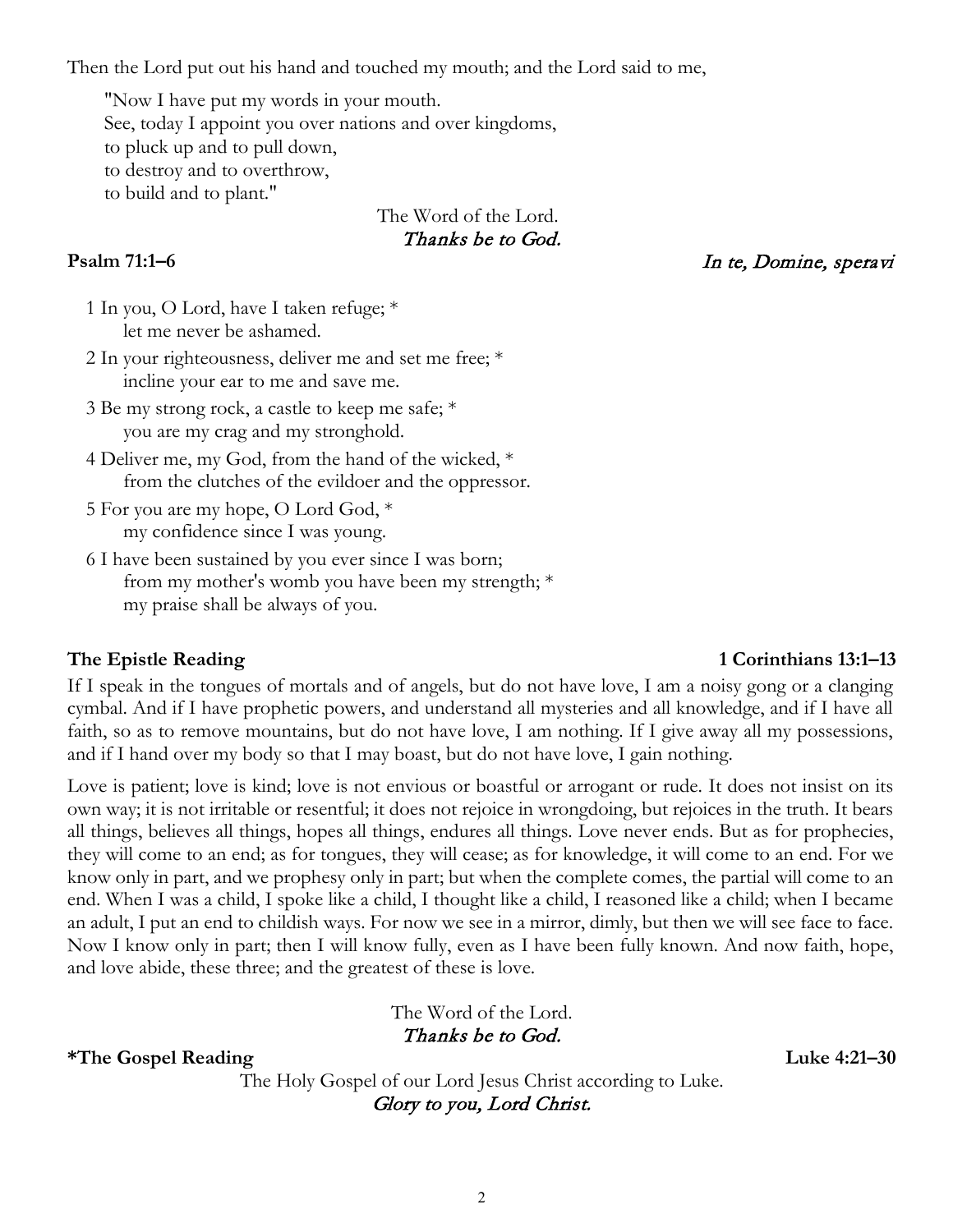Jesus began to speak in the synagogue at Nazareth: "Today this scripture has been fulfilled in your hearing." All spoke well of him and were amazed at the gracious words that came from his mouth. They said, "Is not this Joseph's son?" He said to them, "Doubtless you will quote to me this proverb, 'Doctor, cure yourself!' And you will say, 'Do here also in your hometown the things that we have heard you did at Capernaum.'" And he said, "Truly I tell you, no prophet is accepted in the prophet's hometown. But the truth is, there were many widows in Israel in the time of Elijah, when the heaven was shut up three years and six months, and there was a severe famine over all the land; yet Elijah was sent to none of them except to a widow at Zarephath in Sidon. There were also many lepers in Israel in the time of the prophet Elisha, and none of them was cleansed except Naaman the Syrian." When they heard this, all in the synagogue were filled with rage. They got up, drove him out of the town, and led him to the brow of the hill on which their town was built, so that they might hurl him off the cliff. But he passed through the midst of them and went on his way.

> The Gospel of the Lord. Praise to you, Lord Christ.

#### **\*The Nicene Creed** We believe in one God, the Father, the Almighty, maker of heaven and earth, of all that is, seen and unseen. We believe in one Lord, Jesus Christ, the only Son of God, eternally begotten of the Father, God from God, Light from Light, true God from true God, begotten, not made, of one Being with the Father. Through him all things were made. For us and for our salvation he came down from heaven: by the power of the Holy Spirit he became incarnate from the Virgin Mary, and was made man. For our sake he was crucified under Pontius Pilate; he suffered death and was buried. On the third day he rose again he ascended into heaven and the dead, of life, and glorified. Church. forgiveness of sins. and the life of the world to come. Amen.

### **\*The Prayers of the People**

Dear God, mercifully hear the prayers and supplications which we now offer, as we respond to each petition by saying, "Hear us, God of Glory."

+ For peace in our hearts, our families, and our world, that deliverance may come to all who are oppressed, abused, or imprisoned unjustly; let us pray to the Lord. Hear us, God of glory.

#### **The Sermon The Rev. Megan Castellan**

in accordance with the Scriptures; and is seated at the right hand of the Father. He will come again in glory to judge the living and his kingdom will have no end. We believe in the Holy Spirit, the Lord, the giver who proceeds from the Father and the Son. With the Father and the Son he is worshiped He has spoken through the Prophets. We believe in one holy catholic and apostolic We acknowledge one baptism for the We look for the resurrection of the dead,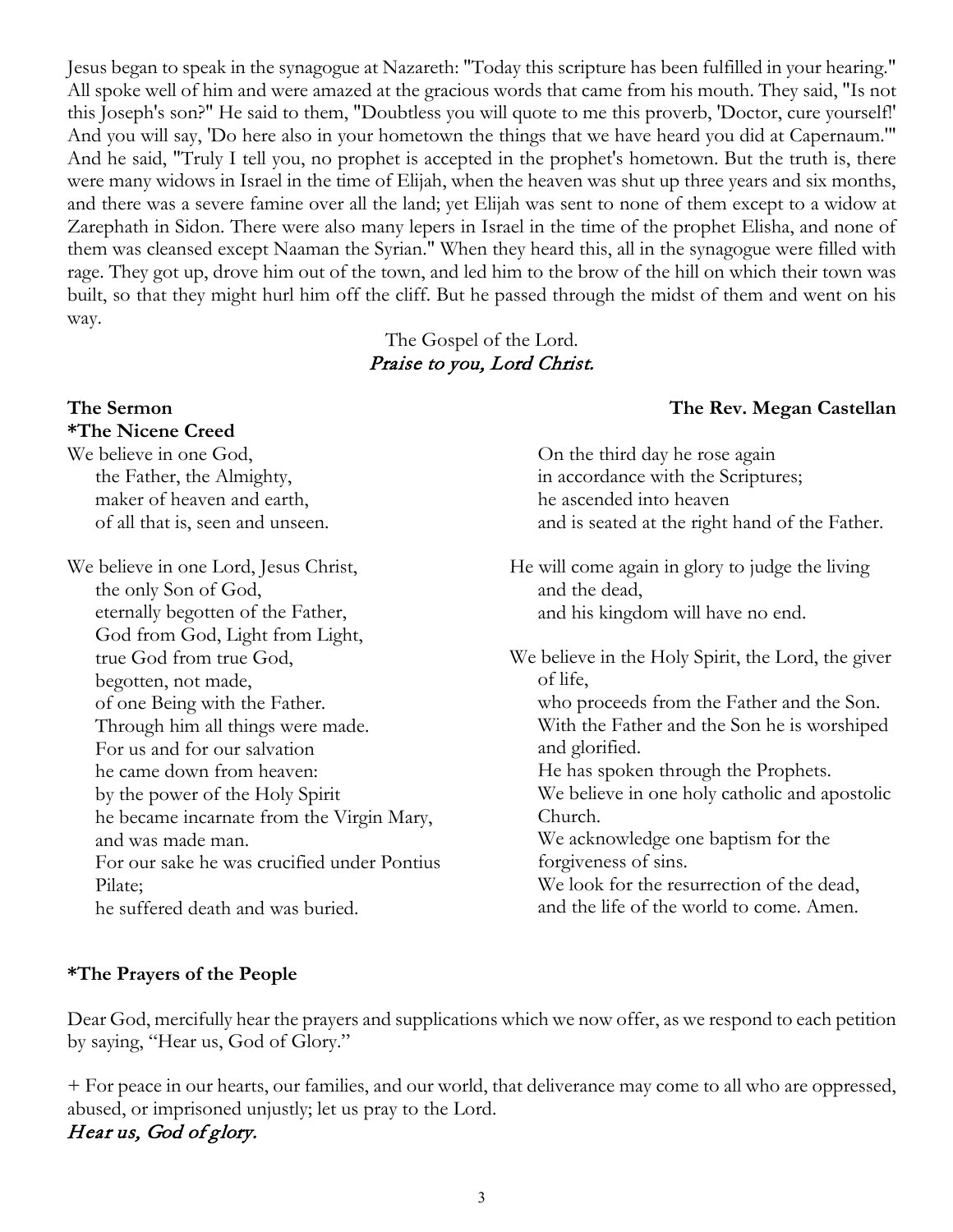+ For the leaders of nations, especially for Joseph, our President, our legislators, and members of the Supreme Court, that they may have wisdom to know when to build up and when to change; let us pray to the Lord.

# Hear us, God of glory.

+ For members of our vestry and diocesan bodies, and all who exercise leadership in the Church, that they may be responsive to God's truth revealed in scripture and proclaim it through their deliberations and decisions; let us pray to the Lord.

## Hear us, God of glory.

+ For those seeking spiritual nourishment and healing today, for those fighting disease, for our neighbors who are lonely and those who are dying, that God's presence may be a stronghold and refuge for them, as it has been for the faithful throughout all ages; let us pray to the Lord.

# Hear us, God of glory.

+ For this congregation, that we may find within ourselves a generosity of spirit to renew our community of faith; let us pray to the Lord.

# Hear us, God of glory.

+ For those we love but see no longer, grant eternal rest, O Lord, and let light perpetual shine upon them; let us pray to the Lord.

# Hear us, God of glory.

Sustained by the hope and confidence that comes to us from God, let us continue our prayers, either silently or aloud.

For the special needs and concerns of this congregation, and especially for:

| Dave     | Wes    | $\alpha$ n | Heather  | Carol    | Lorraine |
|----------|--------|------------|----------|----------|----------|
| Amelia   | Jean   | Cathey     | Judy     | Sara     | Howie    |
| Mary     | Vivian | Laurie     | Tina     | on       | George   |
| Tom      | Sarah  | Theodore   | Carl     | James    | Loraine  |
| Giovanni | Felice | Margaret   | Jennifer | Jonathan |          |
| Cindy    | Edith  | Elaine     | Ovie     | Paula    |          |
| Dan      | Elaine | Pat        | Stanley  | Carol    |          |

For those celebrating the anniversary of their birth this week: Mary Beth James, Stephen Miller, Peg Coleman

## **Confession of Sin**

Let us confess our sins against God and our neighbor.

| Most merciful God,                            | We are truly sorry and we humbly repent. |  |  |
|-----------------------------------------------|------------------------------------------|--|--|
| we confess that we have sinned against you    | For the sake of your Son Jesus Christ,   |  |  |
| in thought, word, and deed,                   | have mercy on us and forgive us;         |  |  |
| by what we have done,                         | that we may delight in your will,        |  |  |
| and by what we have left undone.              | and walk in your ways,                   |  |  |
| We have not loved you with our whole heart;   | to the glory of your Name. Amen.         |  |  |
| we have not loved our neighbors as ourselves. |                                          |  |  |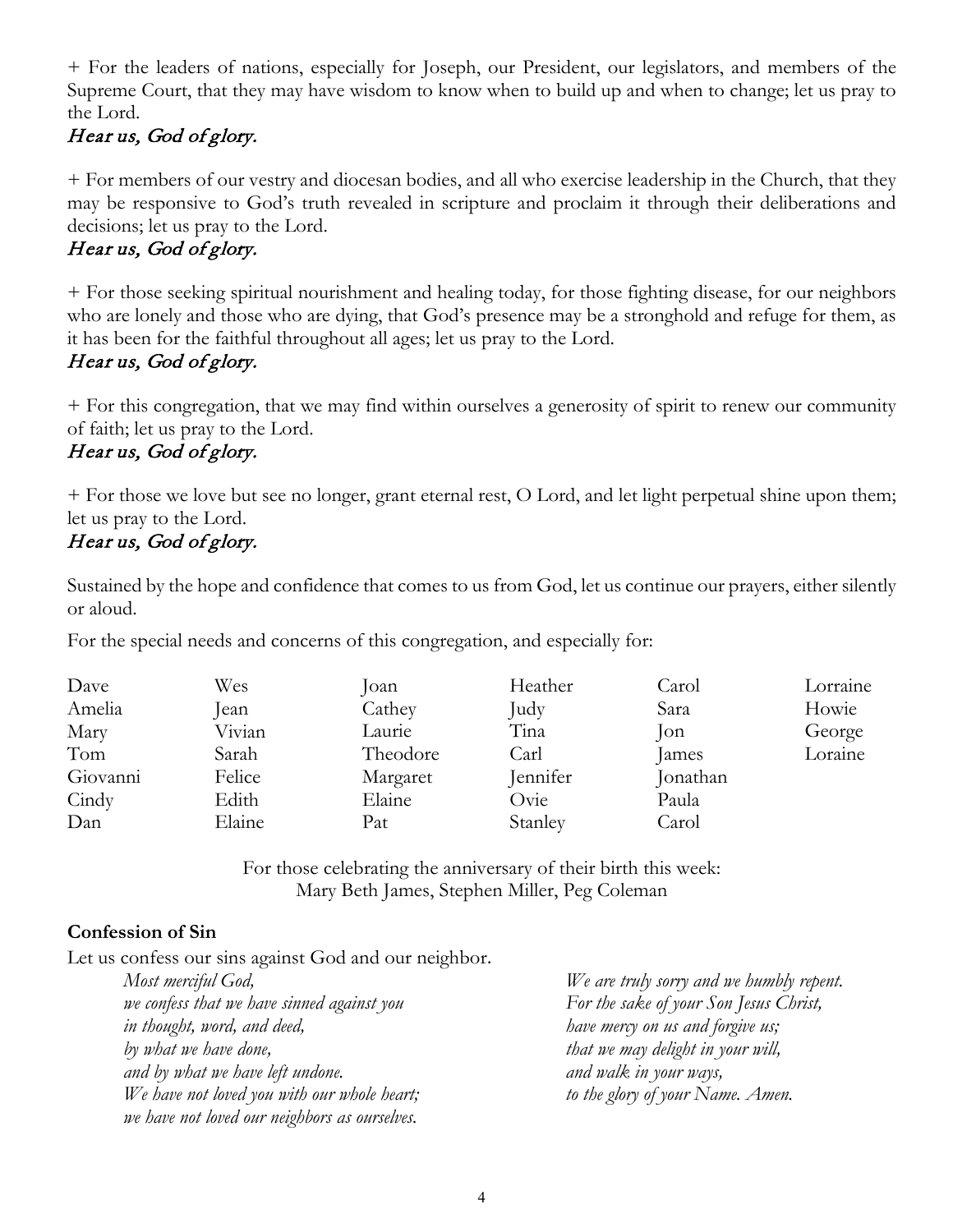Almighty God have mercy on you, forgive you all your sins through our Lord Jesus Christ, strengthen you in all goodness, and by the power of the Holy Spirit keep you in eternal life. *Amen.*

## **\*The Peace Please remain in your pew. Wave!**

The peace of the Lord be always with you. *And also with you.*

#### **Announcements & Welcome**

## **Offertory Sentence**

**Offertory Anthem:** *The Gift of Charitie* **The Rev. Carlton Russell, 2015** 

O Lorde whiche doeste teache us that all our doinges without charitie are nothyng woorthe; sende thy holy ghost, and pour into our heartes that most excellent gyft of charitie, the very bond of peace and all vertues, without the whiche whosoever liueth is counted dead before thee: Graunte this for thy onlye Sonne, Jesus Christes sake. Amen.

[Thomas Cranmer, 1489–1556]

## **\*Presentation Hymn** Come, my way (*The Call*) **Hymnal 487**

### **\*The Great Thanksgiving Expanded Language Prayer A**

**Celebrant:** The Lord be with you. **People:** And also with you **Celebrant:** Lift up your hearts **People:** We lift them to the Lord **Celebrant:** Let us give thanks to the Lord our God. **People:** It is right to give our thanks and praise.

**Celebrant**: *continuing:* Therefore we praise you, joining our voices with Angels and Archangels and with all the company of heaven, who forever sing this hymn to proclaim the glory of your Name:

## **Holy, holy, holy Hymnal S-129**

Holy and gracious God: In your infinite love you made us for yourself; and when we had fallen into sin and became subject to evil and death, you, in your mercy, Sent Jesus Christ, your only and eternal Son, to share our human nature, to live and die as one of us, to reconcile us to you, the God and maker of all.

Jesus stretched out his arms upon the cross, and offered himself, in obedience to your will, a perfect sacrifice for the whole world.

On the night he was handed over to suffering and death, our Savior Jesus Christ took bread; and when he had given thanks to you, he broke it, and gave it to his disciples, and said, "Take, eat: This is my Body, which is given for you. Do this for the remembrance of me."

After supper, Jesus took the cup of wine; and when he had given thanks, He gave it to them, and said "Drink this, all of you: This is my Blood of the New Covenant, which is shed for you and for many for the forgiveness of sins. Whenever you drink it, do this for the remembrance of me."

Therefore, we proclaim the mystery of faith:

**Christ has died Christ is risen**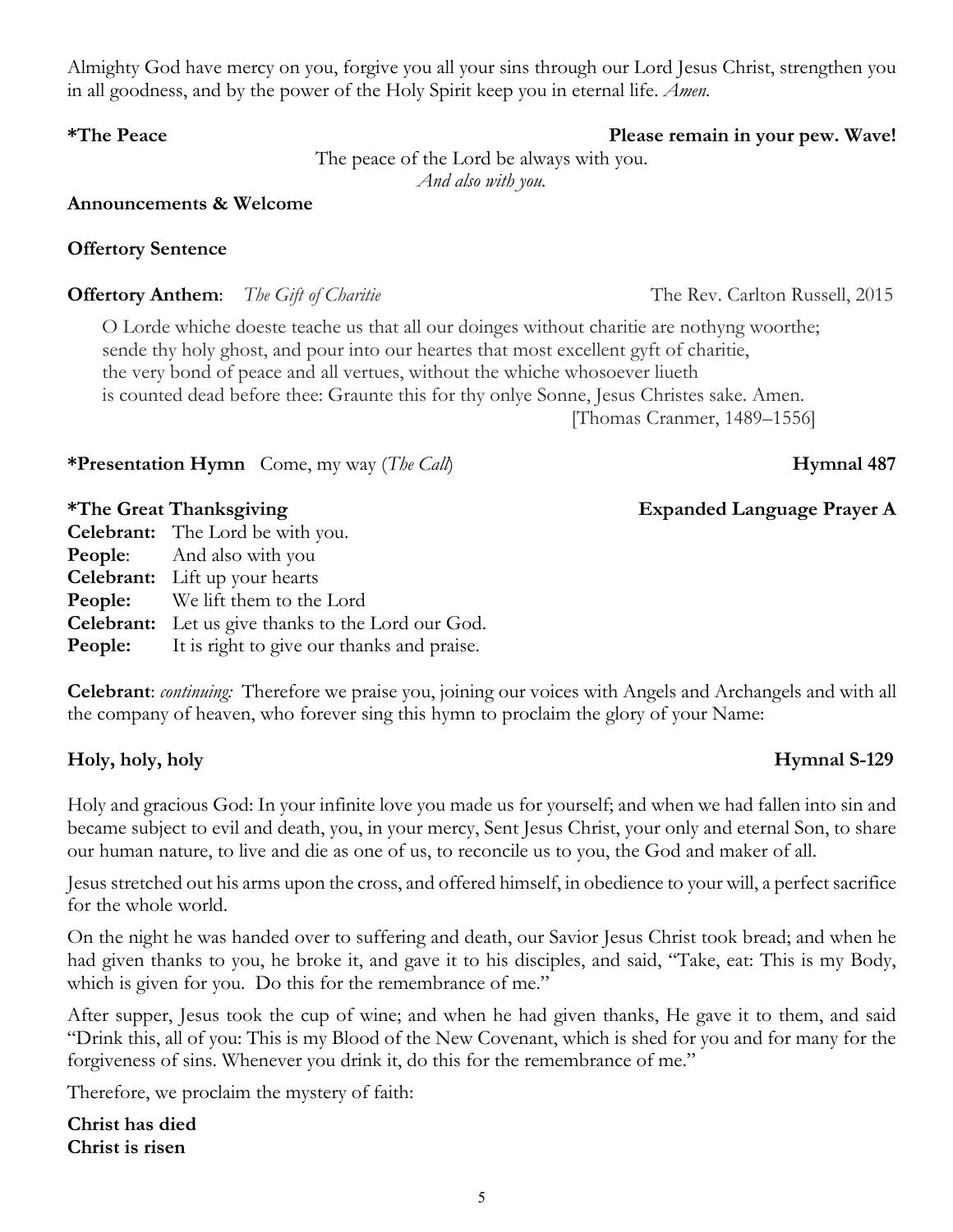#### **Christ will come again.**

We celebrate the memorial of our redemption, Almighty God, in this sacrifice of praise and thanksgiving. Recalling Christ's death, resurrection, and ascension, we offer you these gifts.

Sanctify them by your Holy Spirit to be for your people the Body and Blood of your Son, the holy food and drink of new and unending life in Christ.

Sanctify us also that we may faithfully receive this holy Sacrament, and serve you in unity, constancy, and peace; and at the last day, bring us with all your saints into the joy of your eternal kingdom.

All this we ask through Jesus Christ our Savior. By Christ, and with Christ, and in Christ, in the unity of the Holy Spirit all honor and glory is yours, Almighty God, now and forever. **Amen.**

## **The Lord's Prayer**

#### **The Communion of the People**

*All people are invited to the Lord's Table.*

*Eucharist will be distributed in the form of the bread with wine available for intincture. Please come forward in a single line in the center aisle to receive. Wait to remove your mask until you return to your seat, and then replace it after consuming the Sacrament.* 

### **Post Communion Prayer**

*Eternal God, heavenly Father, you have graciously accepted us as living members of your Son our Savior Jesus Christ, and you have fed us with spiritual food in the Sacrament of his Body and Blood.*

*Send us now into the world in peace, and grant us strength and courage to love and serve you with gladness and singleness of heart; through Christ our Lord. Amen*.

### **Blessing**

**\*Hymn** God is love, let heaven adore him (*Abbot's Leigh*) **Hymnal # 379 vs. 1 & 3**

### **Dismissal**

**Postlude** *Voluntary No. 9* Arlen Clark, 2020

**Liturgical Ministers:** Jennifer Dodson, Michael Roman, Matthew Stedinger

**Virtual Vergers:** Sara VanLooy, Matthew Sanaker

*Choral Music Sung by the St. John's Cyber Choir*

This morning's Prelude, Anthem, and Postlude are streamed by permission of St. James Music Press under License SJMP # 20074, all rights reserved.

### **One License # A- 724223**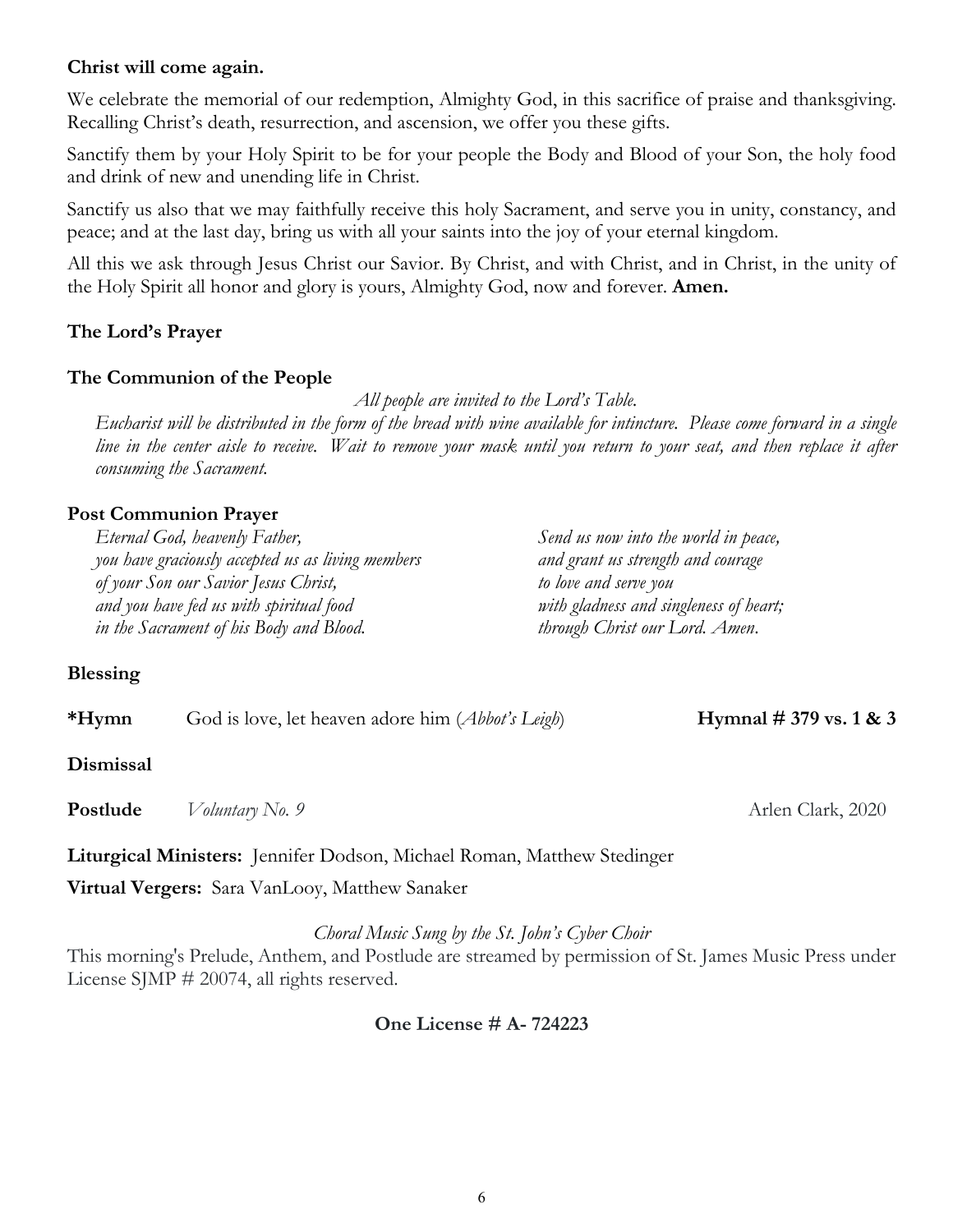# **HYMN LYRICS**

#### **God of the prophets (Toulon) Hymnal 359 vs. 1, 2 & 5**

1 God of the prophets, bless the prophets' heirs! Elijah's mantle o'er Elisha cast: each age for thine own solemn task prepares, make each one stronger, nobler than the last.

2 Anoint them prophets! Teach them thine intent:

to human need their quickened hearts awake; fill them with power, their lips make eloquent for righteousness that shall all evil break.

5 Make them apostles, heralds of thy cross; forth may they go to tell all realms thy grace: inspired of thee, may they count all but loss, and stand at last with joy before thy face.

### **Come, my way (The Call) Hymnal 487**

1. Come, my Way, my Truth, my Life: such a way as gives us breath; such a truth as ends all strife; such a life as killeth death.

2. Come, my Light, my Feast, my Strength: such a light as shows a feast; such a feast as mends in length; such a strength as makes his guest.

3. Come, my Joy, my Love, my Heart: such a joy as none can move; such a love as none can part; such a heart as joys in love.

### **God is love, let heaven adore him (Abbot's Leigh) Hymnal 379 vs. 1 & 3**

1 God is Love: let heav'n adore him; God is Love: let earth rejoice; let creation sing before him, and exalt him with one voice. He who laid the earth's foundation, he who spread the heav'ns above, he who breathes through all creation, he is Love, eternal Love.

3 God is Love: and though with blindness sin afflicts the souls of all, God's eternal loving-kindness holds and guides us when we fall. Sin and death and hell shall never o'er us final triumph gain; God is Love, so Love for ever o'er the universe must reign.